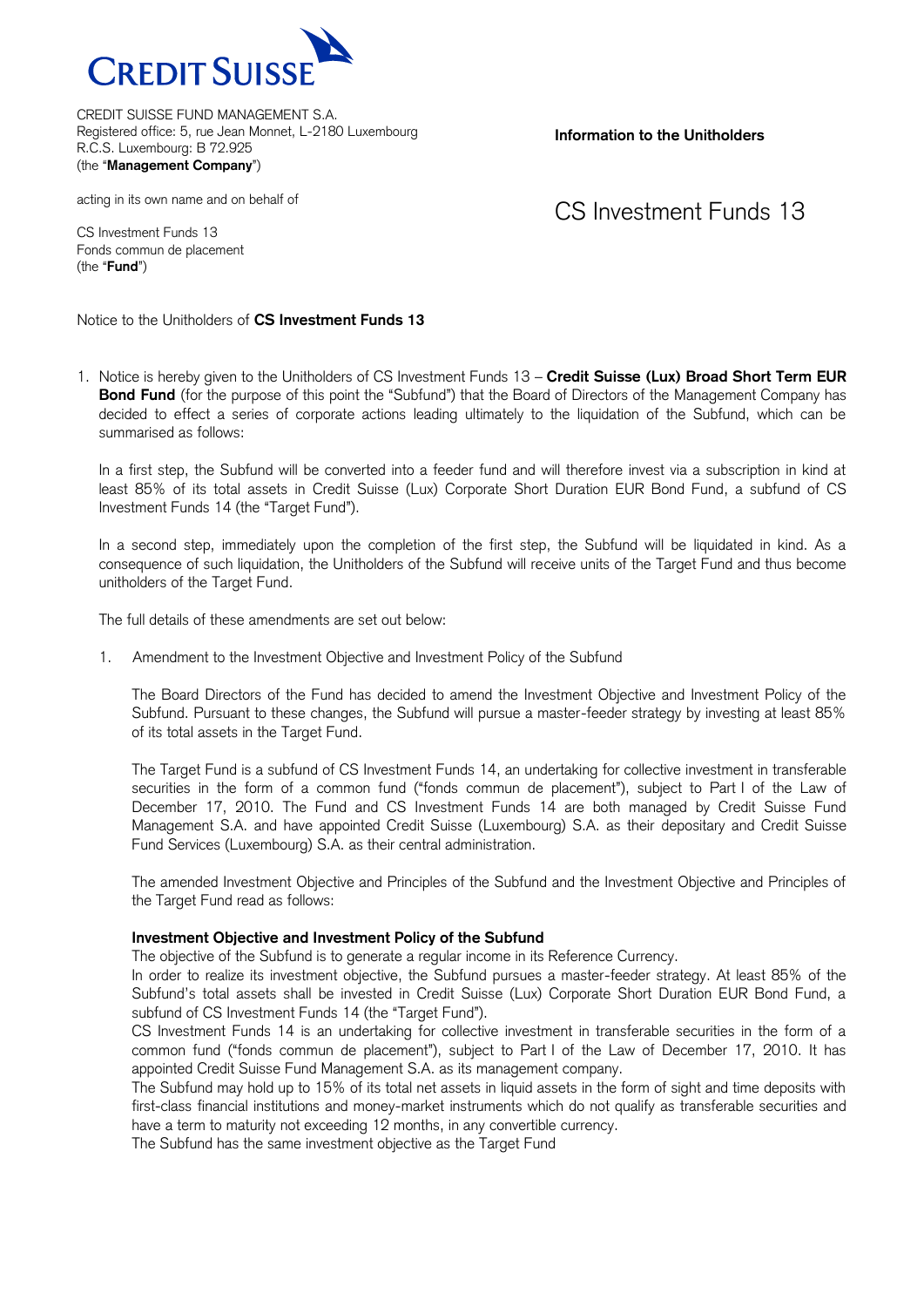

**Information to the Unitholders**

acting in its own name and on behalf of

CS Investment Funds 13

CS Investment Funds 13 Fonds commun de placement (the "**Fund**")

#### **Investment Principles of the Target Fund**

The Target Fund has the same investment objective as the Subfund. To achieve it, the Target Fund shall mainly invest in debt instruments, bonds, notes, similar fixed-interest or floating-rate securities (including securities issued on a discount basis) worldwide with a short to medium term.

At least two-thirds of the total net assets of the Target Fund shall be invested in the fixed income securities mentioned above from the lower investment grade sector (rated at least "BBB–" by Standard & Poor's or "Baa3" by Moody's, or debt instruments deemed by the Management Company to be of similar credit quality) up to high-quality debt instruments of corporate issuers.

The Target Fund may use techniques and instruments in order to reduce the interest-risk of debt instruments with a longer maturity, subject to the investment restrictions set out in the prospectus of CS Investment Funds 14.

| <b>SUBFUND</b>                                                               |                                          |                                           |                                              |                         | <b>TARGET FUND</b>                                                                   |                                          |                                            |                                              |                         |
|------------------------------------------------------------------------------|------------------------------------------|-------------------------------------------|----------------------------------------------|-------------------------|--------------------------------------------------------------------------------------|------------------------------------------|--------------------------------------------|----------------------------------------------|-------------------------|
| CS Investment Funds 13<br>Credit Suisse (Lux) Broad Short Term EUR Bond Fund |                                          |                                           |                                              |                         | CS Investment Funds 14<br>Credit Suisse (Lux) Corporate Short Duration EUR Bond Fund |                                          |                                            |                                              |                         |
| Class<br>(Currency)                                                          | Maximum<br>Manage-<br>ment Fee<br>(p.a.) | Ongoing<br>charge<br>(as per<br>the KIID) | Synthetic<br>Risk and<br>Reward<br>Indicator | Perfor-<br>mance<br>Fee | Unit Class<br>(Currency)                                                             | Maximum<br>Manage-<br>ment Fee<br>(p.a.) | Ongoing<br>charge<br>(as per<br>the KIID)* | Synthetic<br>Risk and<br>Reward<br>Indicator | Perfor-<br>mance<br>Fee |
| A EUR                                                                        | $0.90\%$                                 | 0.58%                                     | $\mathfrak{D}$                               | n/a                     | A EUR                                                                                | 1.00%                                    | 0.85%                                      | $\overline{2}$                               | n/a                     |
| <b>BEUR</b>                                                                  | 0.90%                                    | 0.58%                                     | $\mathfrak{D}$                               | n/a                     | <b>BEUR</b>                                                                          | 1.00%                                    | 0.85%                                      | $\overline{2}$                               | n/a                     |
| EB EUR                                                                       | 0.45%                                    | 0.39%                                     | $\mathfrak{D}$                               | n/a                     | EB EUR                                                                               | 0.50%                                    | 0.41%                                      | $\mathfrak{D}$                               | n/a                     |
| <b>IB EUR</b>                                                                | 0.45%                                    | 0.42%                                     | $\mathbf{2}$                                 | n/a                     | <b>IB EUR</b>                                                                        | 0.50%                                    | 0.41%                                      | $\overline{2}$                               | n/a                     |
| UB EUR                                                                       | 0.70%                                    | 0.42%                                     | $\mathfrak{D}$                               | n/a                     | UB EUR                                                                               | 0.75%                                    | 0.60%                                      | $\mathbf{2}$                                 | n/a                     |

The Units of the Subfund will be invested in the following Unit classes of the Target Fund:

\* The ongoing charge figure is based on estimated expenses.

The Target Fund is suitable for investors who are seeking an investment which offers the same income as shortdated bond investments but without the exposure to interest-rate risks that is normally associated with such income.

Unitholders should note that the indicated management fee and ongoing charges of the Subfund reflect the situation prior to the subscription in kind. For the duration of the master-feeder structure, no management fee will be charged at the level of the Subfund in addition to the management fee charged at the level of the Target Fund. Furthermore, neither the Subfund nor the Target Fund charges a performance fee.

PricewaterhouseCoopers, Société coopérative, 2, rue Gerhard Mercator, L-2182 Luxembourg has been appointed by CS Investment Funds 13 as the independent auditor in charge of issuing an opinion on the subscription in kind and the number of units issued in counterpart of this subscription.

The Luxembourg supervisory commission for the financial sector, the *Commission de Surveillance du Secteur Financier* or CSSF has approved the investment of the Subfund in the Target Fund.

The amendments made to the Prospectus will enter into force as of 8 August 2016. As of this date, the Subfund will invest almost exclusively in units of the Target Fund.

Unitholders who do not agree with these amendments may redeem their Units in the Subfund free of charge until 3 August 2016.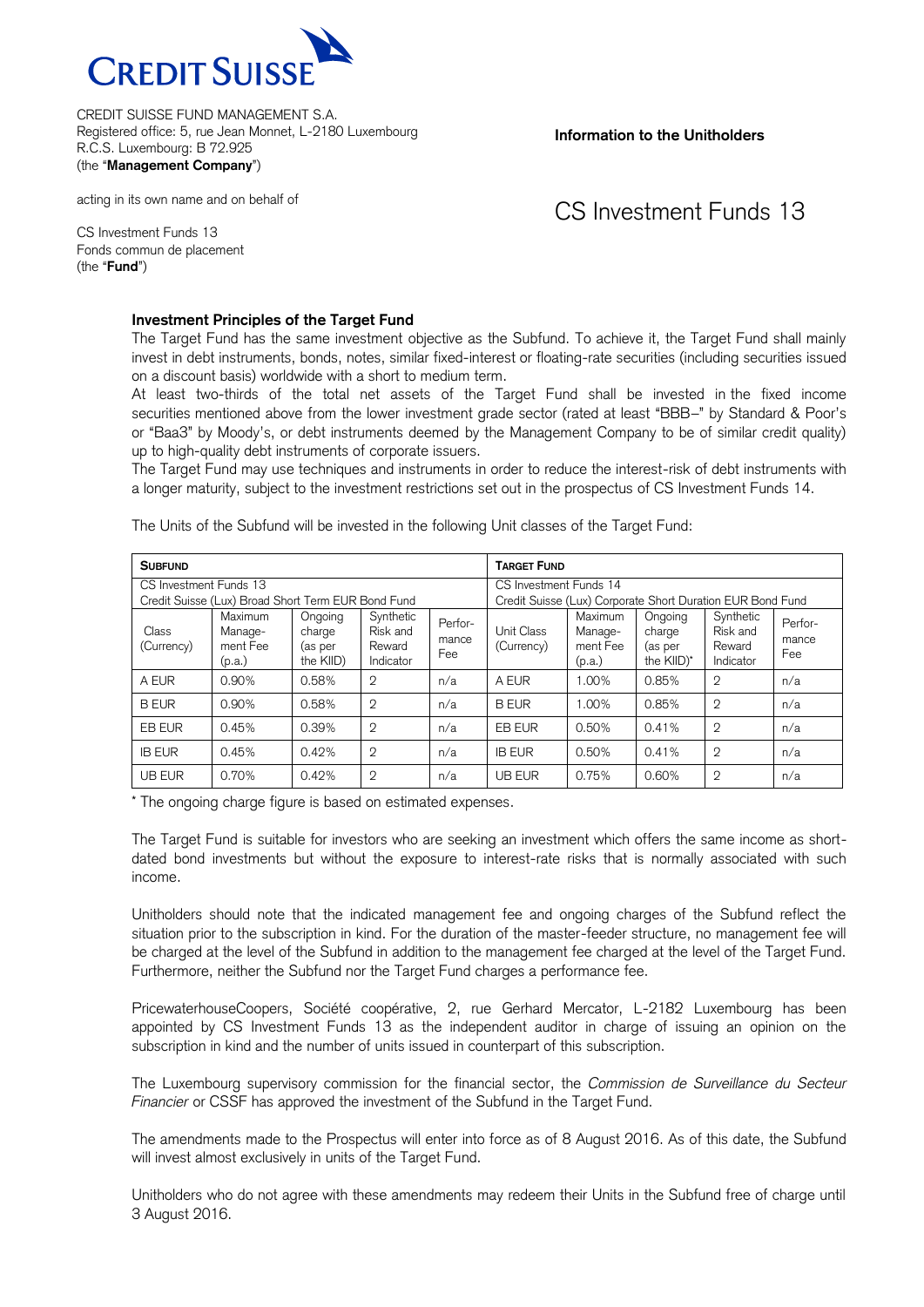

**Information to the Unitholders**

acting in its own name and on behalf of

## CS Investment Funds 13

CS Investment Funds 13 Fonds commun de placement (the "**Fund**")

2. Liquidation in kind of CS Investment Funds 13 – Credit Suisse (Lux) Broad Short Term EUR Bond Fund

The liquidation process of the Subfund will start on 8 August 2016.

No further subscriptions of Units will be accepted in the Subfund after 3.00 p.m. CET as from the date of this notice, being 4 July 2016. However, Units may be redeemed free of charge until 3 August 2016. A provision of all outstanding debits and any debits that will occur in relation to the liquidation will be made in the Subfund.

PricewaterhouseCoopers, Société coopérative, 2, rue Gerhard Mercator, L-2182 Luxembourg has been appointed by the Fund as independent auditor in charge of issuing an opinion on the Units of the Subfund that will be cancelled as a result of the liquidation of the Subfund.

The net liquidation proceeds of the Subfund will be distributed in kind to the Unitholders on 8 August 2016.

After closure of the liquidation, the accounts and the books of the Subfund shall be filed with Credit Suisse Fund Services (Luxembourg) S.A. during a period of five years.

Any legal, advisory or administrative costs associated with the preparation and the completion of the changes under points (1) and (2) above will be borne by Credit Suisse Fund Management S.A., except the auditor fees which will be charged to the Subfund.

As a result of the changes under points (1) and (2) above, the Unitholders of the Subfund will be allocated units in the Target Fund and become unitholders of the Target Fund as of 8 August 2016. Unitholders should note the resulting differences in terms of ongoing charges and with certain fee increase for maximum management fees, as indicated in the above table. Unitholders should inform themselves as to the possible tax implications of the aforementioned changes in their respective country of citizenship, residence or domicile.

In addition, Unitholders should note that the number of units in the Target Fund they will receive further to the liquidation in kind will not necessarily correspond to the number of Units they held in the Subfund, but will depend on the number of units in the Target Fund held by the Subfund at the time of its liquidation. Further to the liquidation, the Units in the Subfund will no longer entitle the Unitholders to any rights in the Subfund or the Fund.

Following the above mentioned liquidation in kind, the Subfund "CS Investment Funds 13 – Credit Suisse (Lux) Broad Short Term EUR Bond Fund" will cease to exist.

2. Notice is hereby given to the Unitholders of CS Investment Funds 13 – **Credit Suisse (Lux) Broad Short Term USD Bond Fund** (for the purpose of this point the "Subfund") that the Board of Directors of the Management Company has decided to effect a series of corporate actions leading ultimately to the liquidation of the Subfund, which can be summarised as follows:

In a first step, the Subfund will be converted into a feeder fund and will therefore invest via a subscription in kind at least 85% of its total assets in Credit Suisse (Lux) Corporate Short Duration USD Bond Fund, a subfund of CS Investment Funds 14 (the "Target Fund").

In a second step, immediately upon the completion of the first step, the Subfund will be liquidated in kind. As a consequence of such liquidation, the Unitholders of the Subfund will receive units of the Target Fund and thus become unitholders of the Target Fund.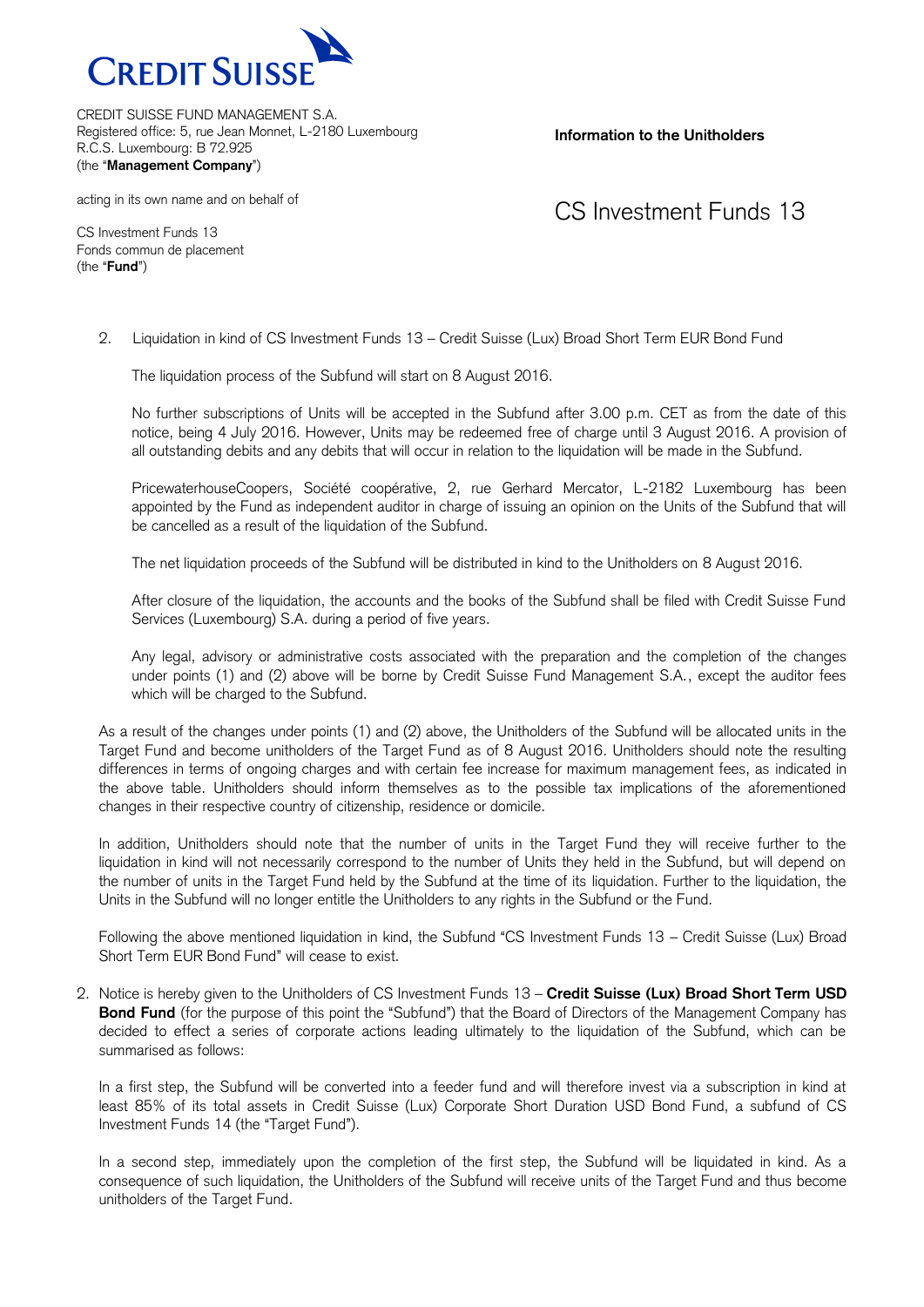

**Information to the Unitholders**

acting in its own name and on behalf of

## CS Investment Funds 13

CS Investment Funds 13 Fonds commun de placement (the "**Fund**")

The full details of these amendments are set out below:

1. Amendment to the Investment Objective and Investment Policy of the Subfund

The Board Directors of the Fund has decided to amend the Investment Objective and Investment Policy of the Subfund. Pursuant to these changes, the Subfund will pursue a master-feeder strategy by investing at least 85% of its total assets in the Target Fund.

The Target Fund is a subfund of CS Investment Funds 14, an undertaking for collective investment in transferable securities in the form of a common fund ("fonds commun de placement"), subject to Part I of the Law of December 17, 2010. The Fund and CS Investment Funds 14 are both managed by Credit Suisse Fund Management S.A. and have appointed Credit Suisse (Luxembourg) S.A. as their depositary and Credit Suisse Fund Services (Luxembourg) S.A. as their central administration.

The amended Investment Objective and Principles of the Subfund and the Investment Objective and Principles of the Target Fund read as follows:

#### **Investment Objective and Investment Policy of the Subfund**

The objective of the Subfund is to generate a regular income in its Reference Currency.

In order to realize its investment objective, the Subfund pursues a master-feeder strategy. At least 85% of the Subfund's total assets shall be invested in Credit Suisse (Lux) Corporate Short Duration USD Bond Fund, a subfund of CS Investment Funds 14 (the "Target Fund").

CS Investment Funds 14 is an undertaking for collective investment in transferable securities in the form of a common fund ("fonds commun de placement"), subject to Part I of the Law of December 17, 2010. It has appointed Credit Suisse Fund Management S.A. as its management company.

The Subfund may hold up to 15% of its total net assets in liquid assets in the form of sight and time deposits with first-class financial institutions and money-market instruments which do not qualify as transferable securities and have a term to maturity not exceeding 12 months, in any convertible currency.

The Subfund has the same investment objective as the Target Fund

#### **Investment Principles of the Target Fund**

The Target Fund has the same investment objective as the Subfund. To achieve it, the Target Fund shall mainly invest in debt instruments, bonds, notes, similar fixed-interest or floating-rate securities (including securities issued on a discount basis) worldwide with a short to medium term.

At least two-thirds of the total net assets of the Target Fund shall be invested in the fixed income securities mentioned above from the lower investment grade sector (rated at least "BBB–" by Standard & Poor's or "Baa3" by Moody's, or debt instruments deemed by the Management Company to be of similar credit quality) up to high-quality debt instruments of corporate issuers.

The Target Fund may use techniques and instruments in order to reduce the interest-risk of debt instruments with a longer maturity, subject to the investment restrictions set out in the prospectus of CS Investment Funds 14.

The Units of the Subfund will be invested in the following Unit classes of the Target Fund: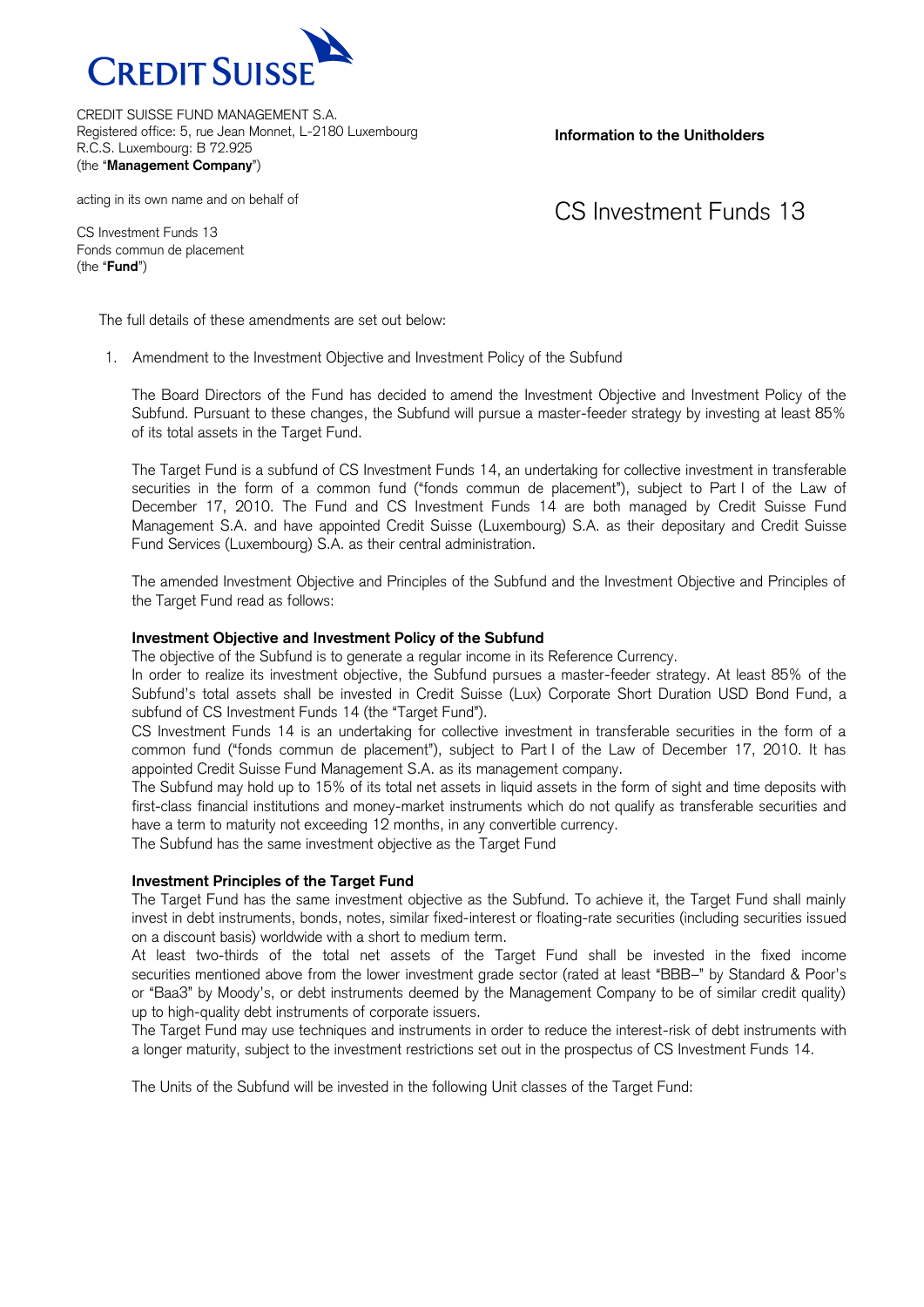

**Information to the Unitholders**

# CS Investment Funds 13

acting in its own name and on behalf of

CS Investment Funds 13 Fonds commun de placement (the "**Fund**")

| <b>SUBFUND</b>                                                               |                                          |                                           |                                              |                         | <b>TARGET FUND</b>                                                                   |                                          |                                                       |                                              |                         |
|------------------------------------------------------------------------------|------------------------------------------|-------------------------------------------|----------------------------------------------|-------------------------|--------------------------------------------------------------------------------------|------------------------------------------|-------------------------------------------------------|----------------------------------------------|-------------------------|
| CS Investment Funds 13<br>Credit Suisse (Lux) Broad Short Term USD Bond Fund |                                          |                                           |                                              |                         | CS Investment Funds 14<br>Credit Suisse (Lux) Corporate Short Duration USD Bond Fund |                                          |                                                       |                                              |                         |
| Class<br>(Currency)                                                          | Maximum<br>Manage-<br>ment Fee<br>(p.a.) | Ongoing<br>charge<br>(as per<br>the KIID) | Synthetic<br>Risk and<br>Reward<br>Indicator | Perfor-<br>mance<br>Fee | Unit Class<br>(Currency)                                                             | Maximum<br>Manage-<br>ment Fee<br>(p.a.) | Ongoing<br>charge<br>(as per<br>the KIID <sup>*</sup> | Synthetic<br>Risk and<br>Reward<br>Indicator | Perfor-<br>mance<br>Fee |
| A USD                                                                        | 0.90%                                    | 0.58%                                     | $\mathbf{2}$                                 | n/a                     | A USD                                                                                | 1.00%                                    | 0.86%                                                 | $\mathfrak{D}$                               | n/a                     |
| <b>BUSD</b>                                                                  | $0.90\%$                                 | 0.58%                                     | $\overline{2}$                               | n/a                     | <b>BUSD</b>                                                                          | 1.00%                                    | 0.87%                                                 | $\mathfrak{D}$                               | n/a                     |
| EA USD                                                                       | 0.45%                                    | 0.39%                                     | $\mathfrak{D}$                               | n/a                     | EA USD                                                                               | 0.50%                                    | 0.41%                                                 | $\mathfrak{D}$                               | n/a                     |
| EB USD                                                                       | 0.45%                                    | 0.39%                                     | $\mathfrak{D}$                               | n/a                     | EB USD                                                                               | 0.50%                                    | 0.46%                                                 | $\mathfrak{D}$                               | n/a                     |
| <b>IB USD</b>                                                                | 0.45%                                    | 0.42%                                     | $\mathbf{2}$                                 | n/a                     | <b>IB USD</b>                                                                        | 0.50%                                    | 0.50%                                                 | $\overline{2}$                               | n/a                     |

\* The ongoing charge figure is based on estimated expenses.

The Target Fund is suitable for investors who are seeking an investment which offers the same income as shortdated bond investments but without the exposure to interest-rate risks that is normally associated with such income.

Unitholders should note that the indicated management fee and ongoing charges of the Subfund reflect the situation prior to the subscription in kind. For the duration of the master-feeder structure, no management fee will be charged at the level of the Subfund in addition to the management fee charged at the level of the Target Fund. Furthermore, neither the Subfund nor the Target Fund charges a performance fee.

PricewaterhouseCoopers, Société coopérative, 2, rue Gerhard Mercator, L-2182 Luxembourg has been appointed by CS Investment Funds 13 as the independent auditor in charge of issuing an opinion on the subscription in kind and the number of units issued in counterpart of this subscription.

The Luxembourg supervisory commission for the financial sector, the *Commission de Surveillance du Secteur Financier* or CSSF has approved the investment of the Subfund in the Target Fund.

The amendments made to the Prospectus will enter into force as of 8 August 2016. As of this date, the Subfund will invest almost exclusively in units of the Target Fund.

Unitholders who do not agree with these amendments may redeem their Units in the Subfund free of charge until 3 August 2016.

2. Liquidation in kind of CS Investment Funds 13 – Credit Suisse (Lux) Broad Short Term USD Bond Fund

The liquidation process of the Subfund will start on 8 August 2016.

No further subscriptions of Units of the Subfund will be accepted in the Subfund after 3.00 p.m. CET as from the date of this notice being 4 July 2016. However, Units may be redeemed free of charge until 3 August 2016. A provision of all outstanding debits and any debits that will occur in relation to the liquidation will be made in the Subfund.

PricewaterhouseCoopers, Société coopérative, 2, rue Gerhard Mercator, L-2182 Luxembourg has been appointed by the Fund as independent auditor in charge of issuing an opinion on the Units of the Subfund that will be cancelled as a result of the liquidation of the Subfund.